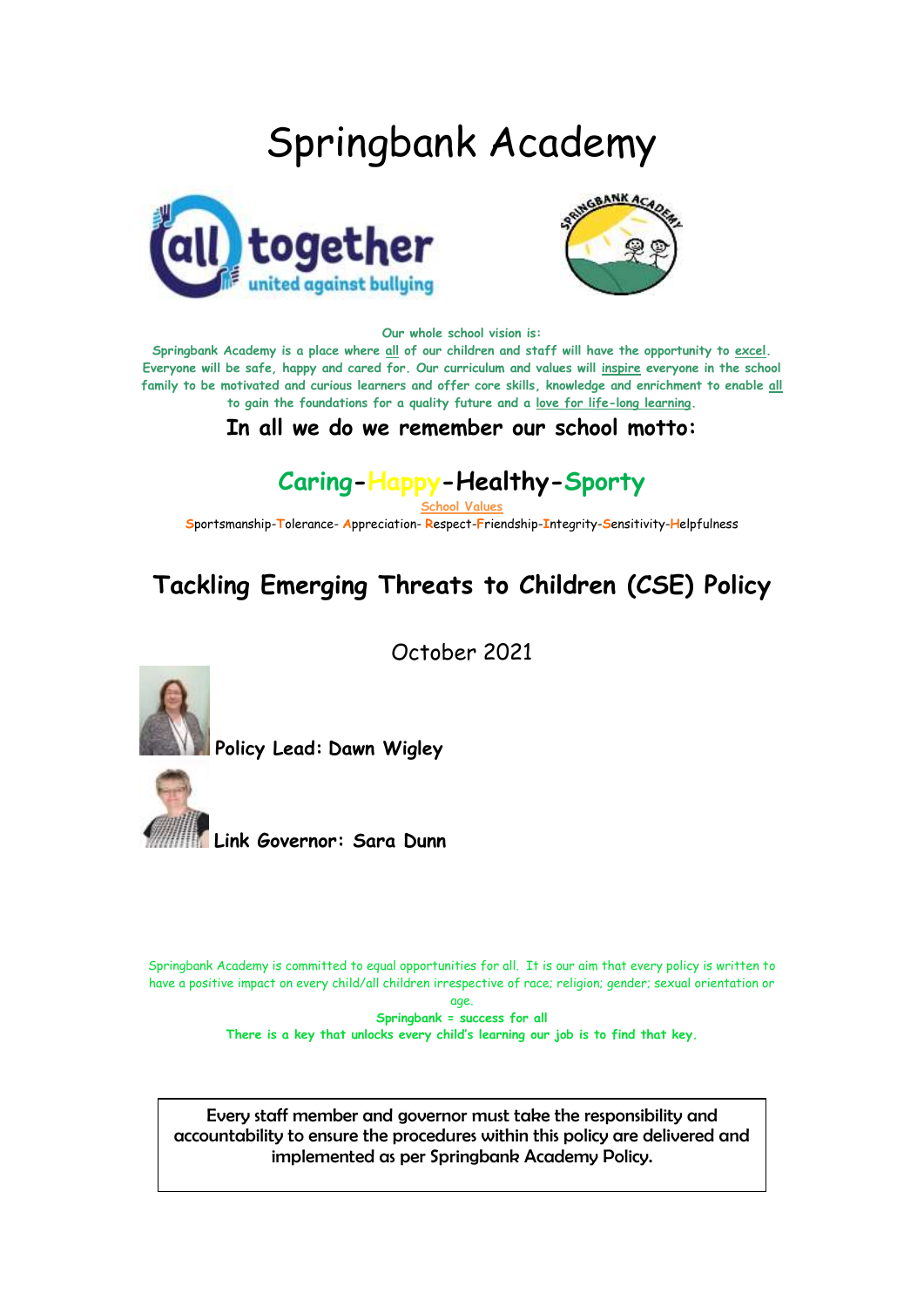### **Child Sexual Exploitation (CSE) Policy**

*Child sexual exploitation is a form of child sexual abuse. It occurs where an individual or group takes advantage of an imbalance of power to coerce, manipulate or deceive a child or young person under the age of 18 into sexual activity in exchange for something the victim needs or wants, and/or for the financial advantage or increased status of the perpetrator or facilitator. The victim may have been sexually exploited even if the sexual activity appears consensual. Child sexual exploitation does not always involve physical contact; it can also occur through the use of technology.* (Department for Education, February 2017)

Springbank Academy adheres to the NSCP procedure in relation to child sexual exploitation. This is our policy to summarise our position.

We recognise that child sexual exploitation is a high profile issue both nationally and locally.

Springbank Academy recognises that the child sexual exploitation can cause a great deal of harm to a child, including physically, emotionally, educationally and socially. Where it exists it can also cause harm to communities including our school.

Child sexual exploitation can happen in a number of ways to both boys and girls, for example it can happen in the virtual world through various social media and this can still cause significant harm. It can happen through inappropriate relationships such as older boy/girlfriends or through parties, gangs or organised abuse. Some children will be particularly vulnerable to being exploited, for example if they have had a chaotic upbringing or if they are in care or go missing, involved in gangs or being bullied. We recognise however that any child can become a target for exploitation, particularly where the internet and social media are involved. This is because the normal life events that go with being a child or teenager in today's age can be a challenge and make them susceptible to being groomed and exploited.

As a school we recognise that prevention is the best position with regard to CSE. We seek to support children to develop confidence and build resilience. We will endeavour to support their age appropriate knowledge and raise awareness and understanding of what CSE is, to understand the risks of CSE and to spot the warning signs for themselves and also their friends and peers and by doing so keep safe.

If prevention is not possible we aim to identify children who are at risk of, or being exploited very early. Early intervention is key to effectively working with the child to prevent or reduce the level of risk. Once they have been groomed some children will find it difficult to withdraw from their abusers and we need to contribute to helping to protect them. Some children feel that they are in a relationship with these people. We commit to working with our inter-agency partners to safeguard and protect children.